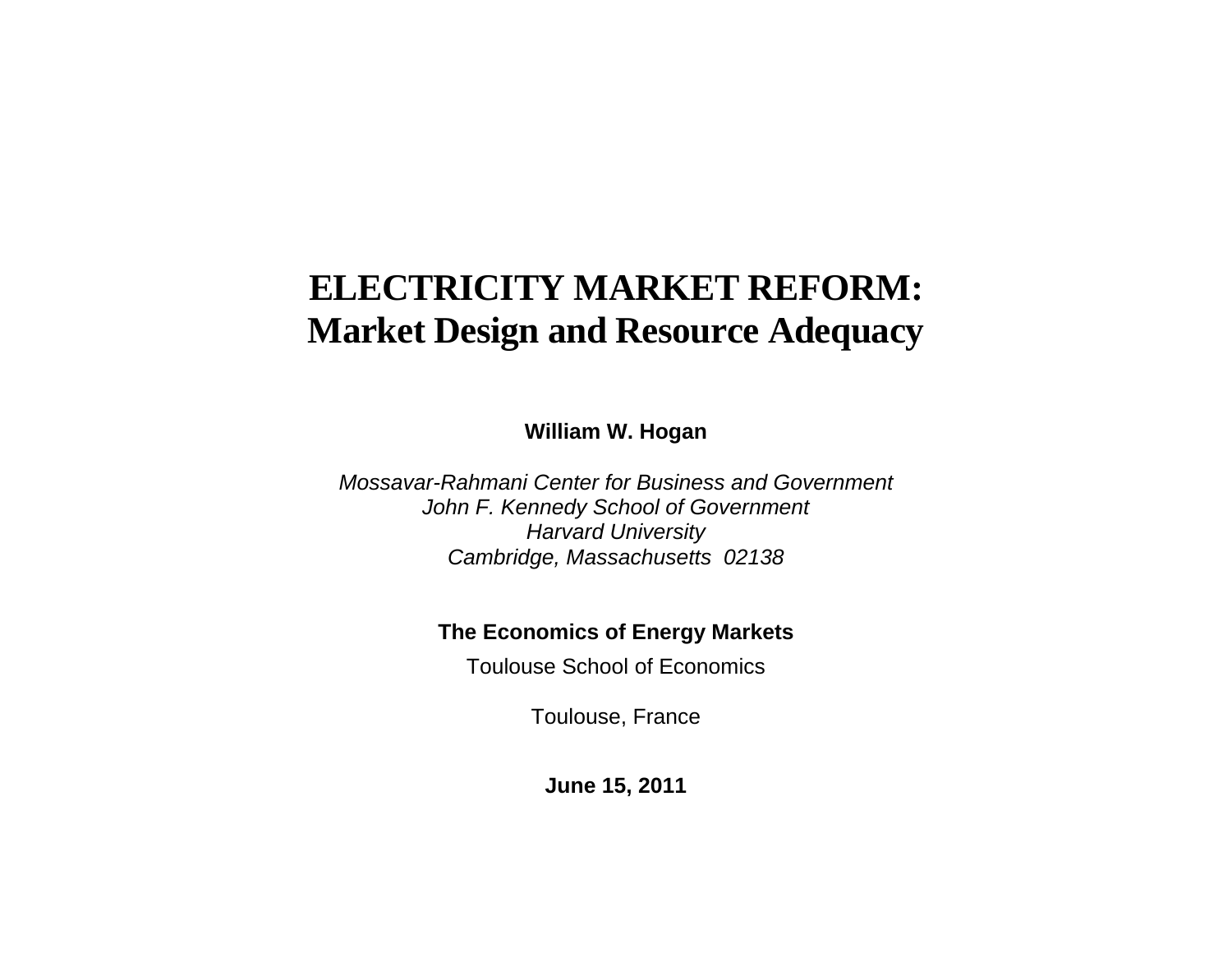# **ELECTRICITY MARKET GOING GREEN**

**The focus on the electricity sector's role in addressing climate change through improved efficiency, development of renewable energy, and use of low carbon fuels creates expanded demands for and of electricity restructuring.** 

The transformation envisioned is massive, long term, and affects every aspect of electricity production and use.

- Uncertain conditions require a broad range of activities to integrate new technology and practices.
- Innovation requires promoting technologies and practices not yet identified or imagined. "Silver buckshot rather than silver bullets."
- Smart grids can facilitate smart decisions, but only if the electricity structure provides the right information and incentives.
	- <sup>o</sup> Open access to expand entry and innovation.
	- <sup>o</sup> Smart pricing to support the smart grid technologies and information.
	- <sup>o</sup> Internalizing externalities, while exploiting the wisdom of crowds.
		- Price on carbon emissions.
		- *Good market design with efficient prices.*
		- Compatible infrastructure expansion rules.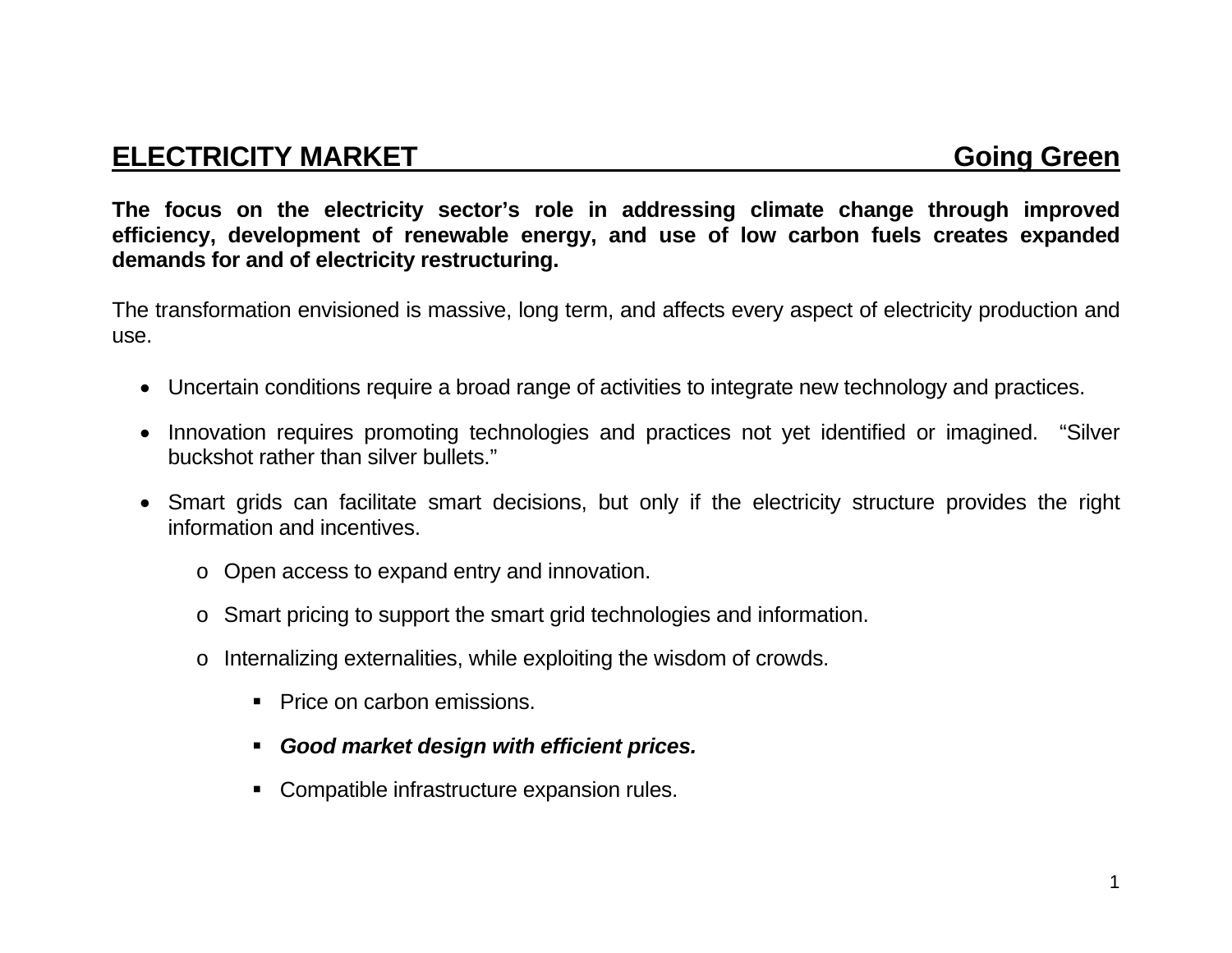**The example of successful central coordination, CRT, Regional Transmission Organization (RTO) Millennium Order (Order 2000) Standard Market Design (SMD) Notice of Proposed Rulemaking (NOPR), "Successful Market Design" provides a workable market framework that is working in places like New York, PJM in the Mid-Atlantic Region, New England, the Midwest, California, SPP, and Texas. This efficient market design is under (constant) attack.**

"Locational marginal pricing (LMP) is the electricity spot pricing model that serves as the benchmark for market design – the textbook ideal that should be the target for policy makers. A trading arrangement based on LMP takes all relevant generation and transmission costs appropriately into account and hence supports optimal investments."(International Energy Agency, Tackling Investment Challenges in Power Generation in IEA Countries: Energy Market Experience, Paris, 2007, p. 16.)



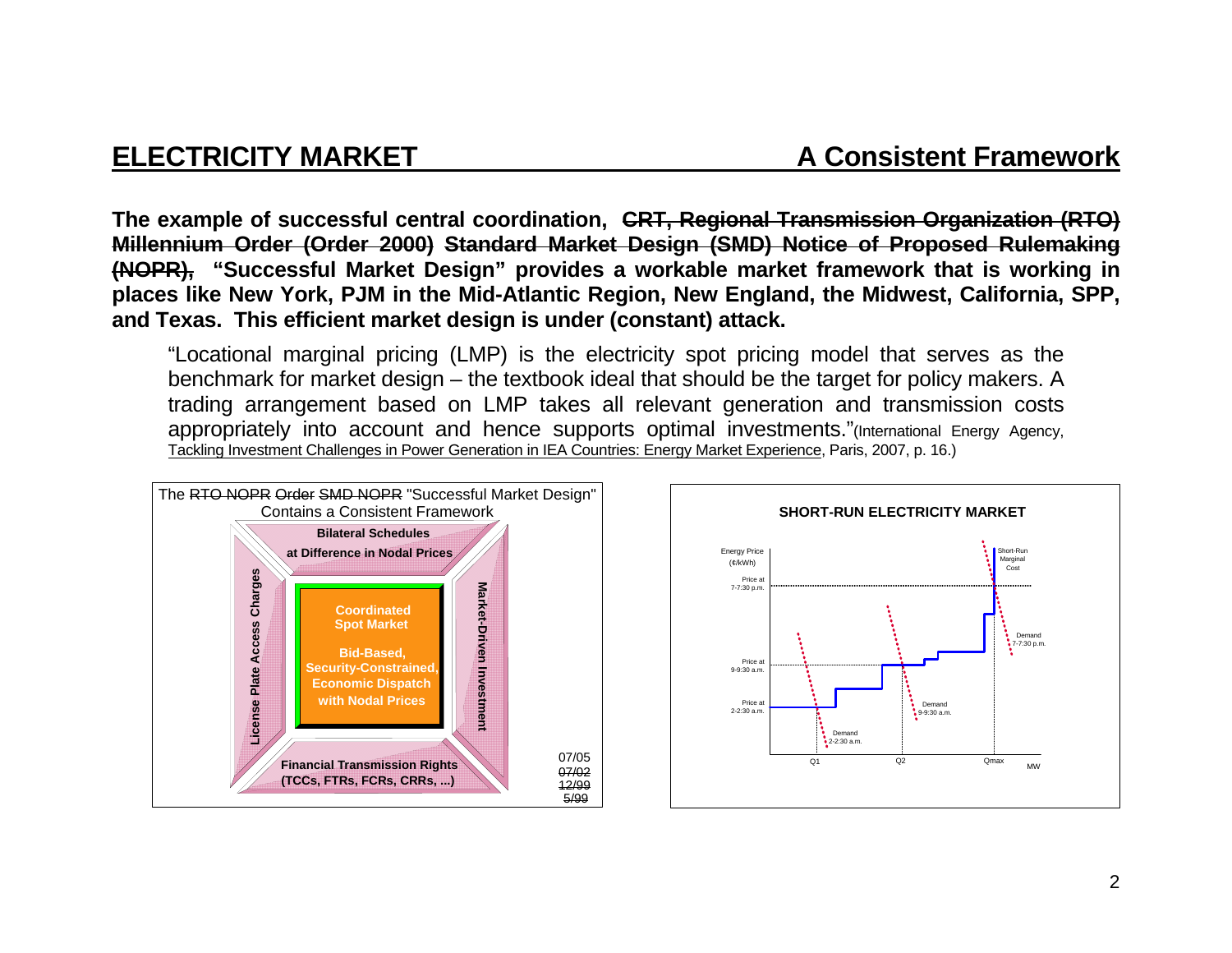### 3

**ELECTRICITY MARKET Energy Market Transformation** 

**Market design in RTOs/ISOs is well advanced but still incomplete.**<sup>1</sup>

- $\bullet$ **Regional Markets Not Fully Deployed**
- $\bullet$ **Reforms of Reforms**

California MRTU (April 1, 2009) and ERCOT Texas Nodal (December 1, 2010) reforms.

 $\bullet$ **Market Defect: Scarcity Pricing, Extended LMP** 

Smarter pricing to support operations, infrastructure investment and resource adequacy.

- $\bullet$  **Market Failure: Transmission Investment** 
	- Regulatory mandates for lumpy transmission mixed with market-based investments.
	- Design principles for cost allocation to support a mixed market (i.e., beneficiary pays).
- $\bullet$ **Market Challenge: Address Requirements for Climate Change Policy**



William W. Hogan, "Electricity Market Structure and Infrastructure," Conference on Acting in Time on Energy Policy, Harvard University, September 18-19, 2008. (available at www.whogan.com ).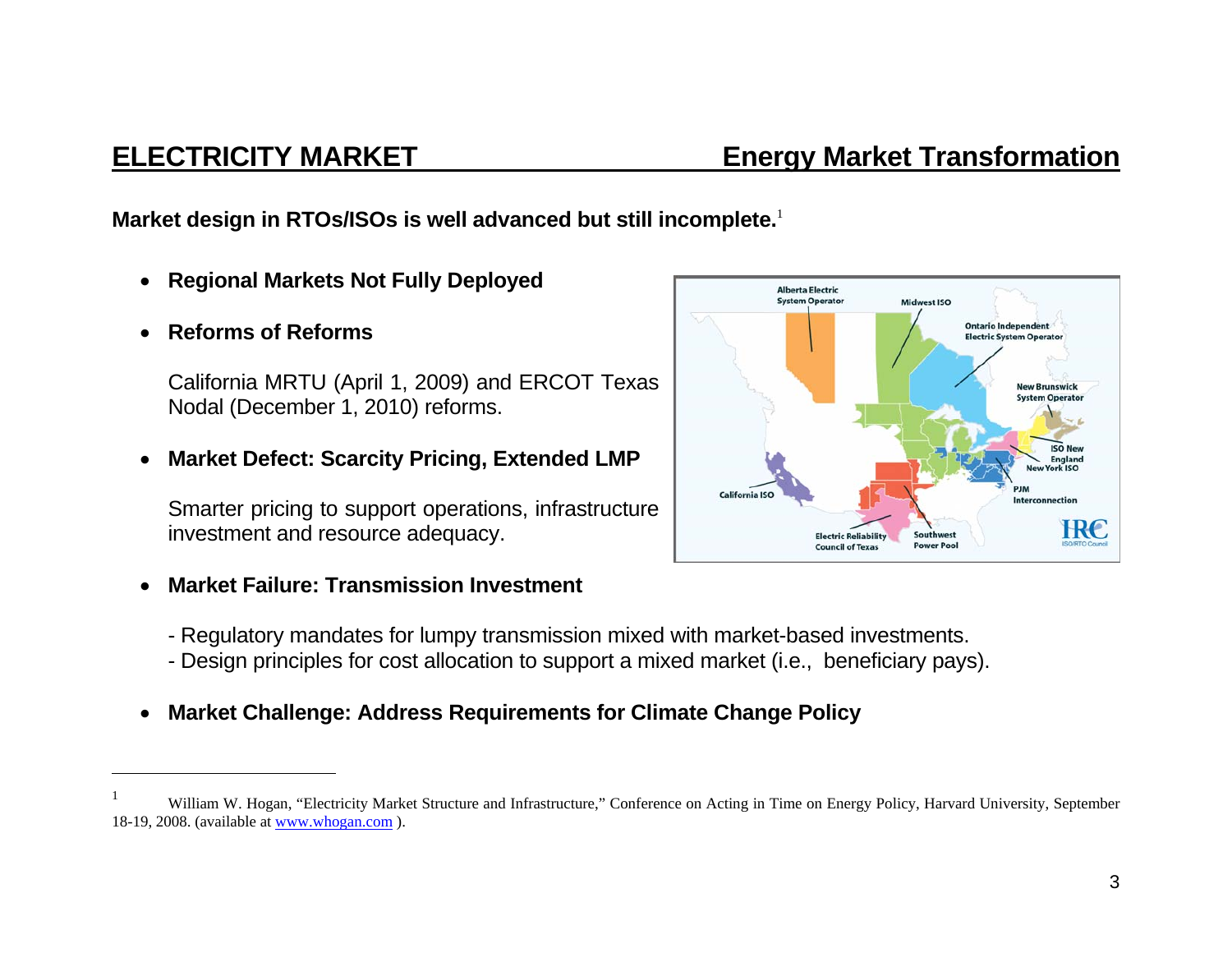# **ELECTRICITY MARKET Pricing Challenges**

**Smarter pricing provides an opportunity for enhancing efficiency and the range of alternative technologies.** 

- **Smarter Pricing Challenges** 
	- <sup>o</sup> Average energy prices: \$50/MWh.
	- <sup>o</sup> Canonical bid baps: \$1,000/MWh.
	- <sup>o</sup> MISO average value of lost load: \$3,500/MWh.
	- <sup>o</sup> Reliability standard VOLL: \$500,000/MWh.

### **Real Time Pricing**

- <sup>o</sup> Time of Use (TOU) approximations do not track real-time prices:  $RTP \gg CPP > CPR \gg$  $PP \gg FR$ .
- o There is substantial geographic and temporal variability of real-time prices.

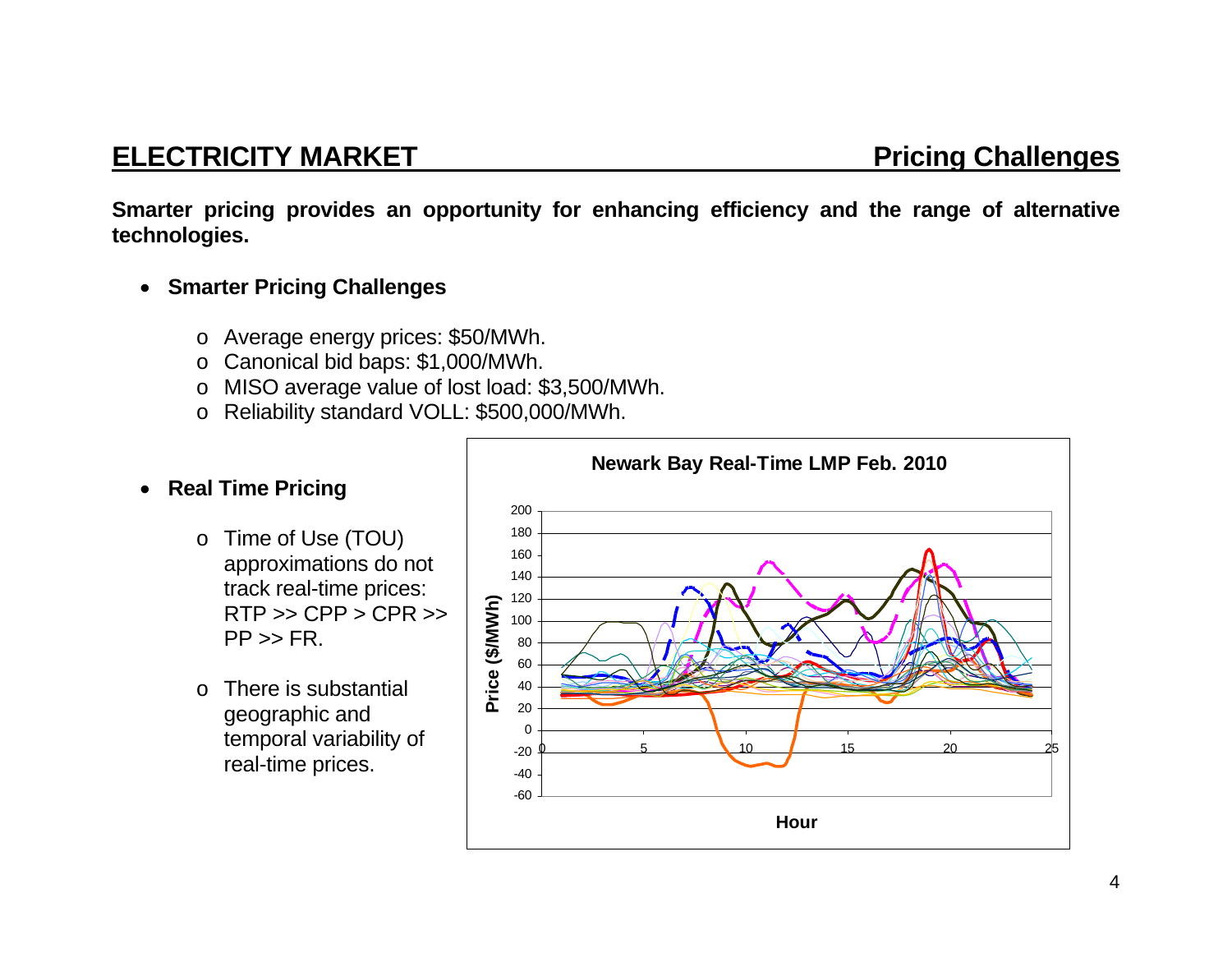**Early market designs presumed a significant demand response. Absent this demand participation most markets implemented inadequate pricing rules equating prices to marginal costs even when capacity is constrained. This produces a "missing money" problem.** 

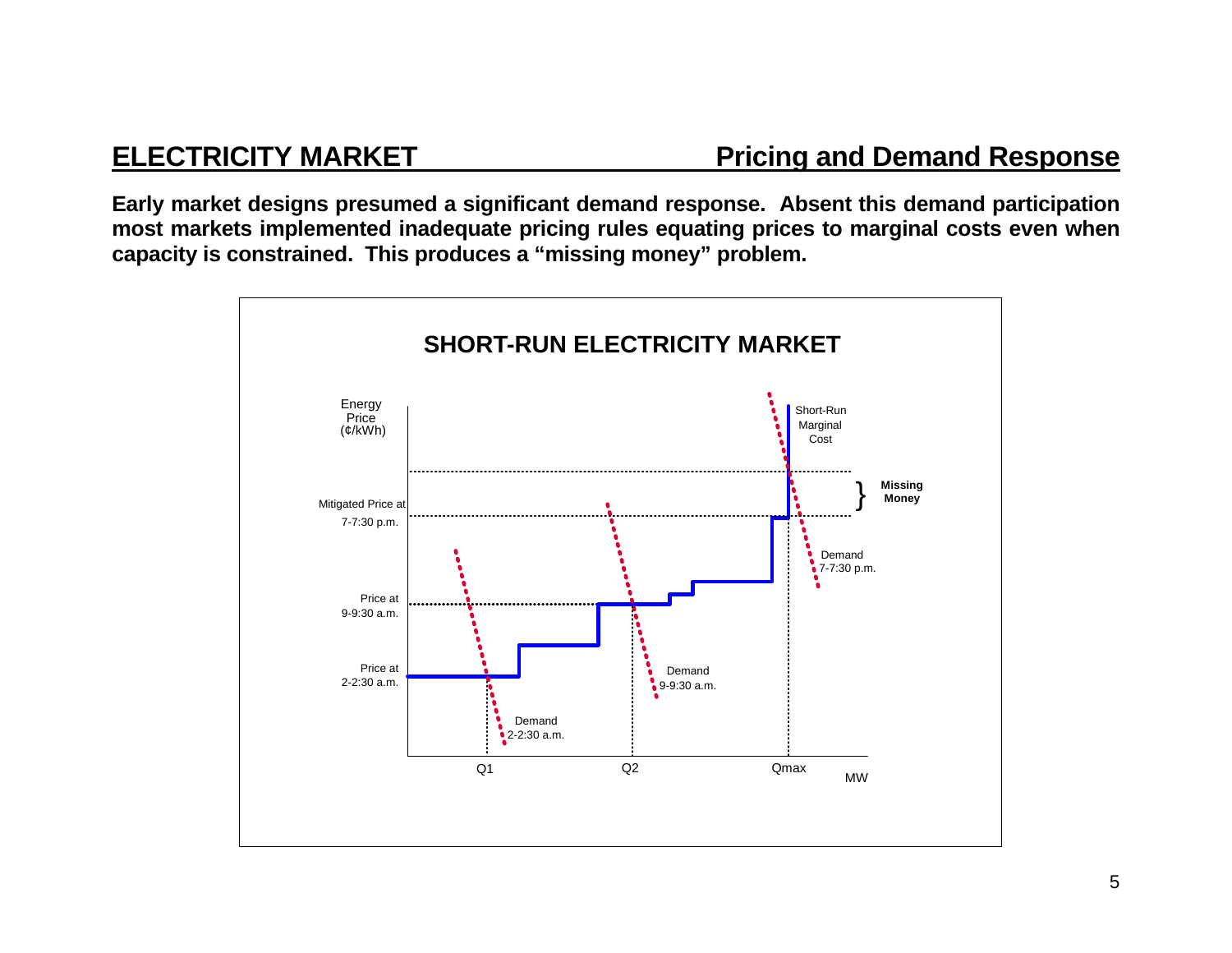# **ELECTRICITY MARKET CONGESTION CONGESTION PRICING**

**Congestion management practices can contribute to the missing money problem. For example, the Midwest Independent System Operator (MISO) frequently modifies transmission constraint representations and materially reduces congestion rents and constrained locational prices.** 

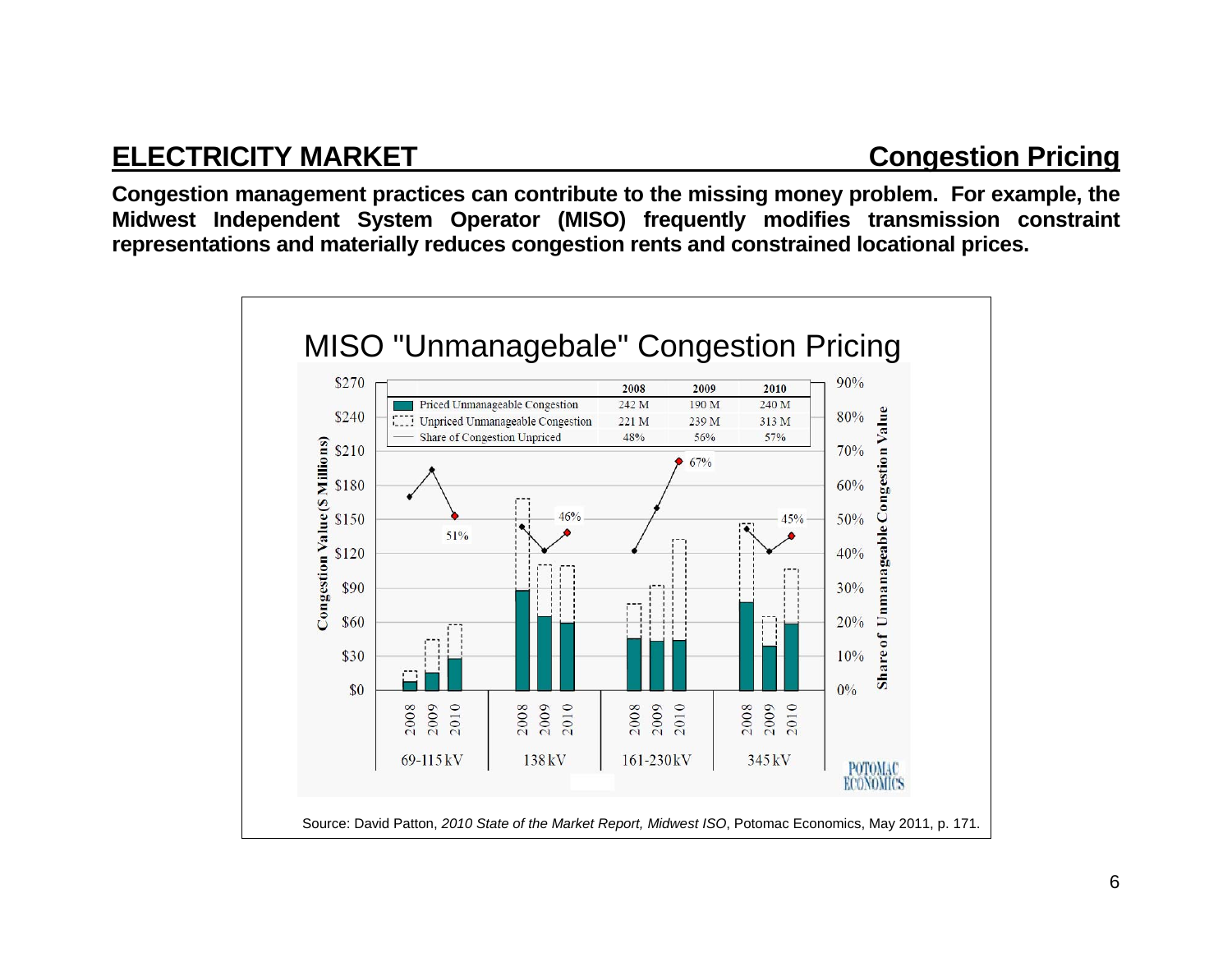**A variety of market rules for spot markets interact to create** *de jure* **or** *de facto* **price caps. The resulting "missing money" reduces payments to all types of generation.** 



**If market prices do not provide adequate incentives for generation investment, the result is a market failure. The market design defect creates the pressure for regulators to intervene to mandate generation investment.**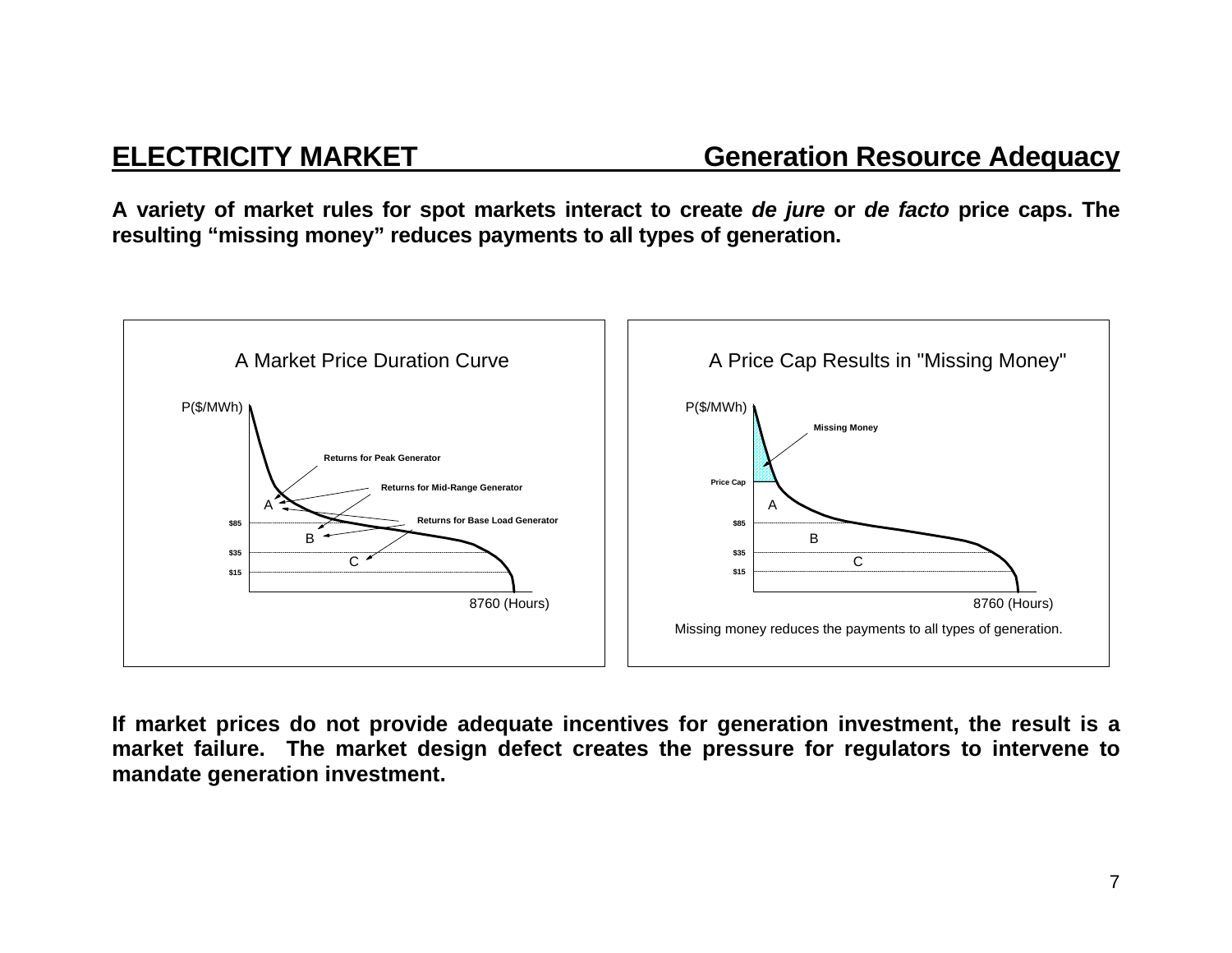**Existing energy prices have not been sufficient to support new entry. The case of an efficiently dispatched combustion turbine in PJM illustrates the magnitude of the problem.** 

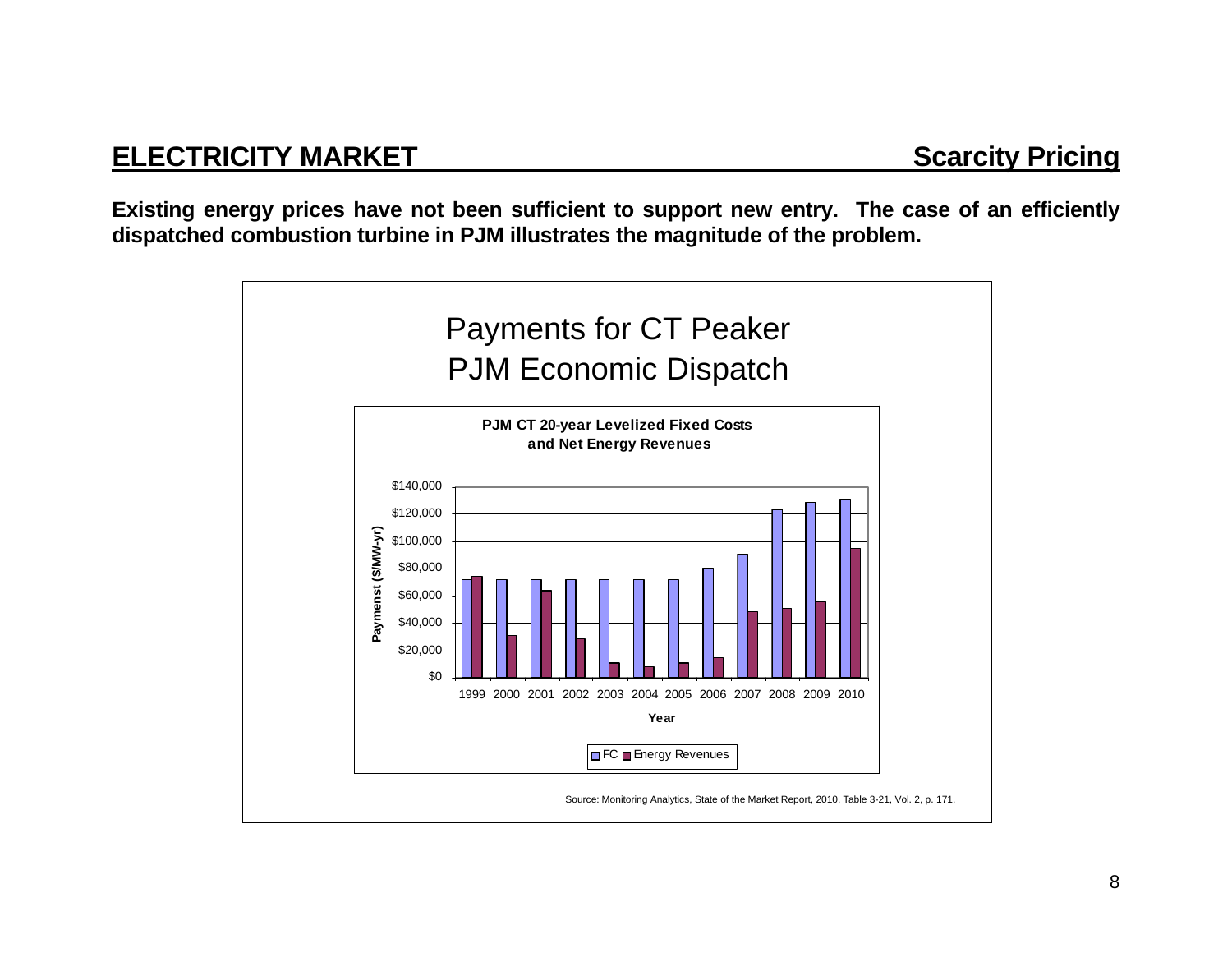# **ELECTRICITY MARKET SCARGISTIC SCARGISTIC PRICING**

**Different scarcity pricing duration curves will determine the contribution of scarcity prices to total payments for energy and reserves. For example, consider the PJM estimate of a fixed charge for a peaker at \$75,158 per MW-yr. The hypotheticals illustrate consistent alternative duration curves. These are compared with the actual 2008 price duration curve in ISONE for ten minute spinning reserves (TMSR) for location ID 7000.** 

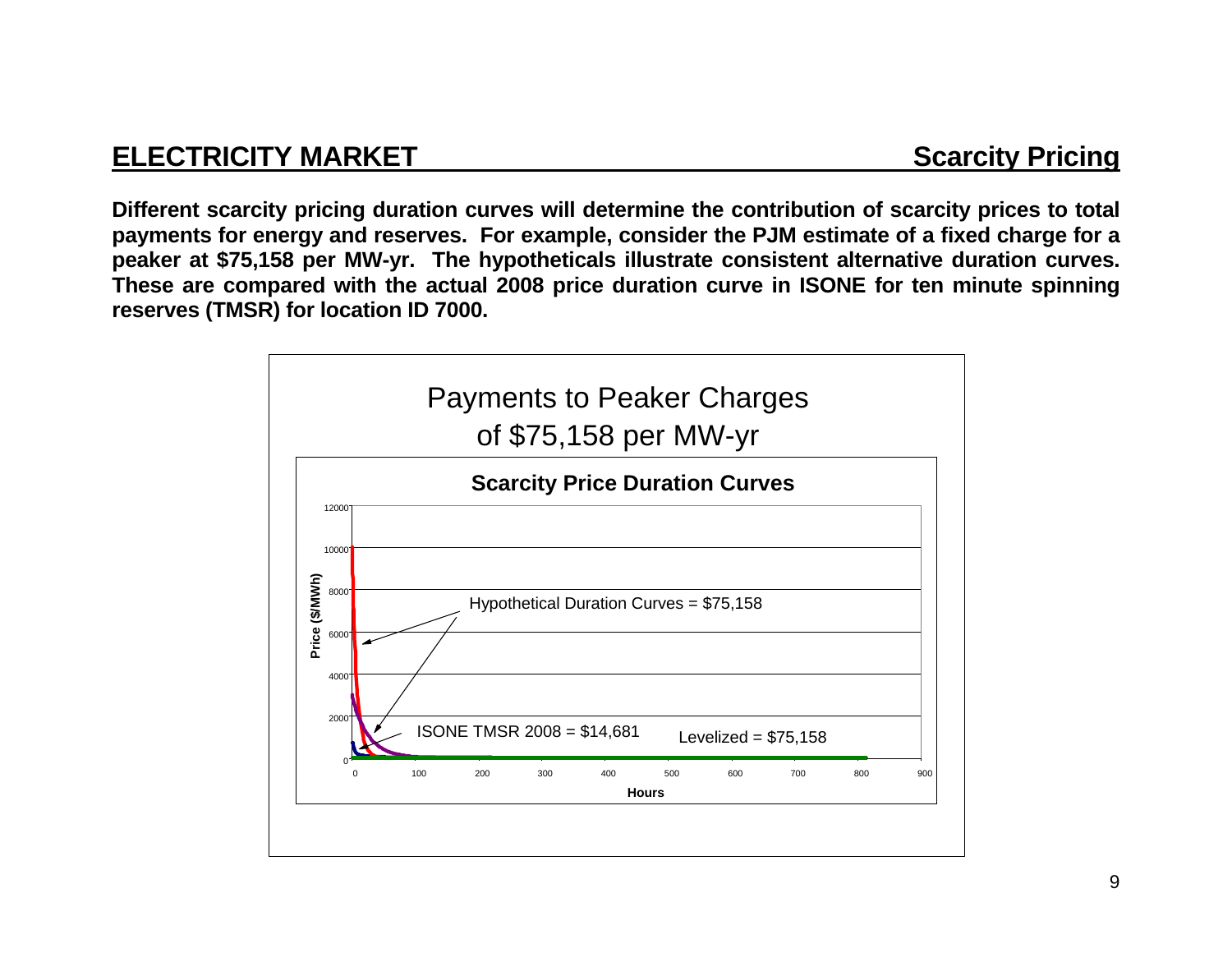### **Regulated investment and capacity markets make central planners and regulators the decision makers. High bid caps present a solution that will create more unintended consequences.**

- **Installed Capacity**. Assuming it is impossible to provide adequate scarcity pricing, interventions focus on regulation and installed capacity requirements.
	- <sup>o</sup> Emphasis on physical capacity and planning targets. This seems natural and innocuous, but the physical perspective leads to a host of market design problems.
	- <sup>o</sup> Requirement for longer-term regulatory commitments and decisions. Substantial payments must come through the regulatory decision, investment requires the commitment.
	- <sup>o</sup> Assumes there is some method for defining and ensuring transmission deliverability. If we knew how to do this, everything would be easier. But the electricity network makes this difficult.
	- <sup>o</sup> Experience reveals unintended consequences and renews interest in better scarcity pricing.
- **High Bid Caps.** Making the market safe for market power.
	- <sup>o</sup> Requires a relaxation of market power mitigation policies during times of scarcity.
	- <sup>o</sup> Requires regulators to deliver on promises not to intervene when the crisis occurs.
- **Scarcity Pricing**. Suspending disbelief, consider better scarcity pricing through operating reserve demand curves.
	- <sup>o</sup> An "energy only" market without an installed capacity requirement, but with alternative regulatory requirements.
	- <sup>o</sup> Or "belts and suspenders" with better scarcity pricing that supports an installed capacity system.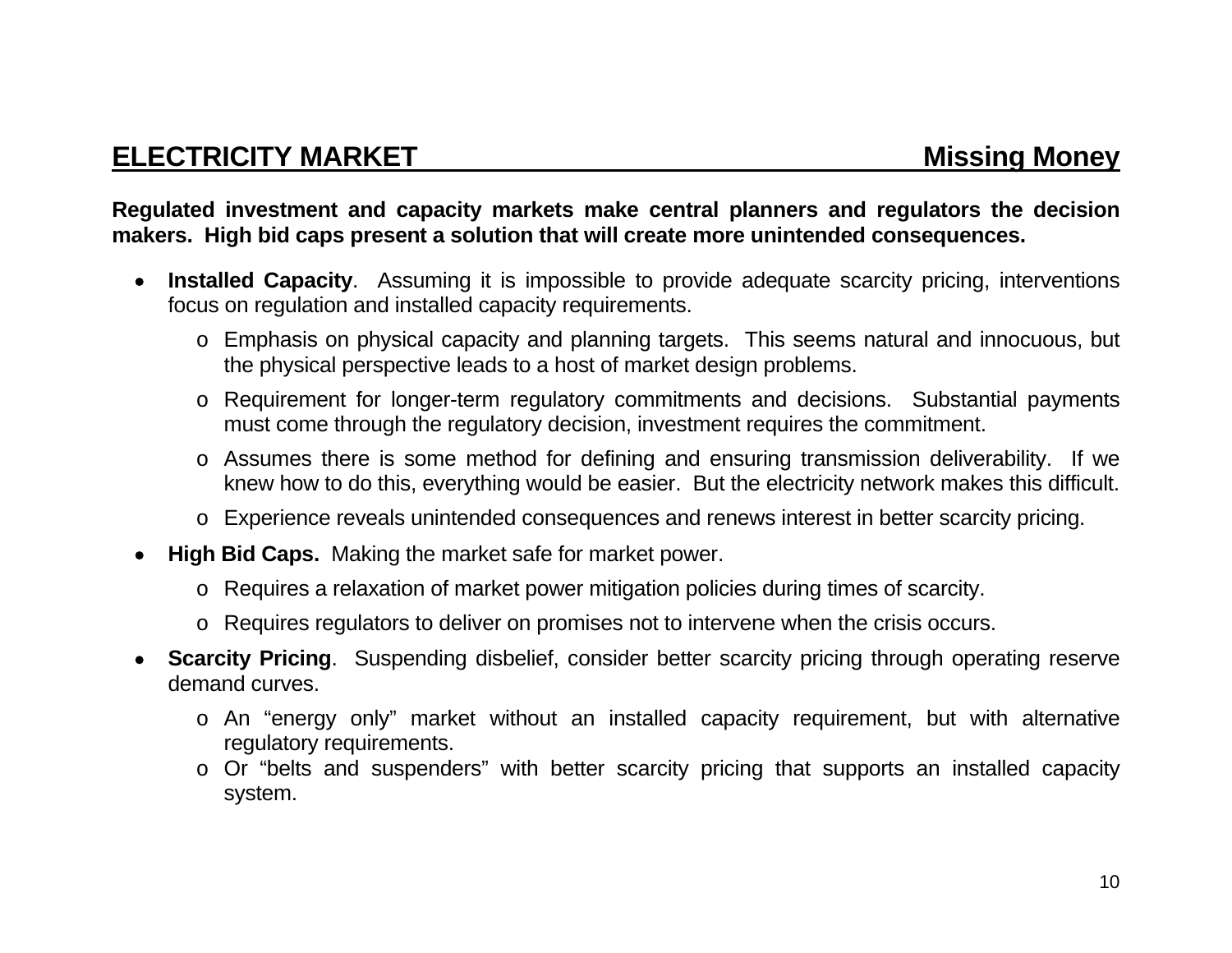**The "missing money" problem results in too little generation and infrastructure investment. The policy responses illustrate the tension between market design and regulation.** 

### $\bullet$ **Regulated investment in new generation.**

- <sup>o</sup> SPP and balanced scheduling requirements.
- <sup>o</sup> State procurement initiatives for renewables and other new capacity.

### ● **Capacity Markets.**

- <sup>o</sup> PJM and the Reliability Pricing Model (RPM).
- <sup>o</sup> New England and the Forward Capacity Market (FCM).
- <sup>o</sup> NYISO and the Installed Capacity Market (ICAP).
- <sup>o</sup> SWIS and Reserve Capacity Mechanism (RCM) in Australia.

### **Energy pricing reforms.**

- <sup>o</sup> High bid caps as in Australia (\$10,000/MWh), Texas (\$2,250/MWh) and PJM (\$1,000/MWh).
- <sup>o</sup> Operating reserve demand curves in New York, New England and the Midwest. (MISO FERC Electric Tariff, Volume No. 1, Schedule 28, January 22, 2009.)**<sup>2</sup>**

<sup>2 &</sup>quot;For each cleared Operating Reserve level less than the Market-Wide Operating Reserve Requirement, the Market-Wide Operating Reserve Demand Curve price shall be equal to the product of (i) the Value of Lost Load ("VOLL") and (ii) the estimated conditional probability of a loss of load given that a single forced Resource outage of 100 MW or greater will occur at the cleared Market-Wide Operating Reserve level for which the price is being determined. ... The VOLL shall be equal to \$3,500 per MWh." MISO, FERC Electric Tariff, Volume No. 1, Schedule 28, January 22, 2009, Sheet 2226.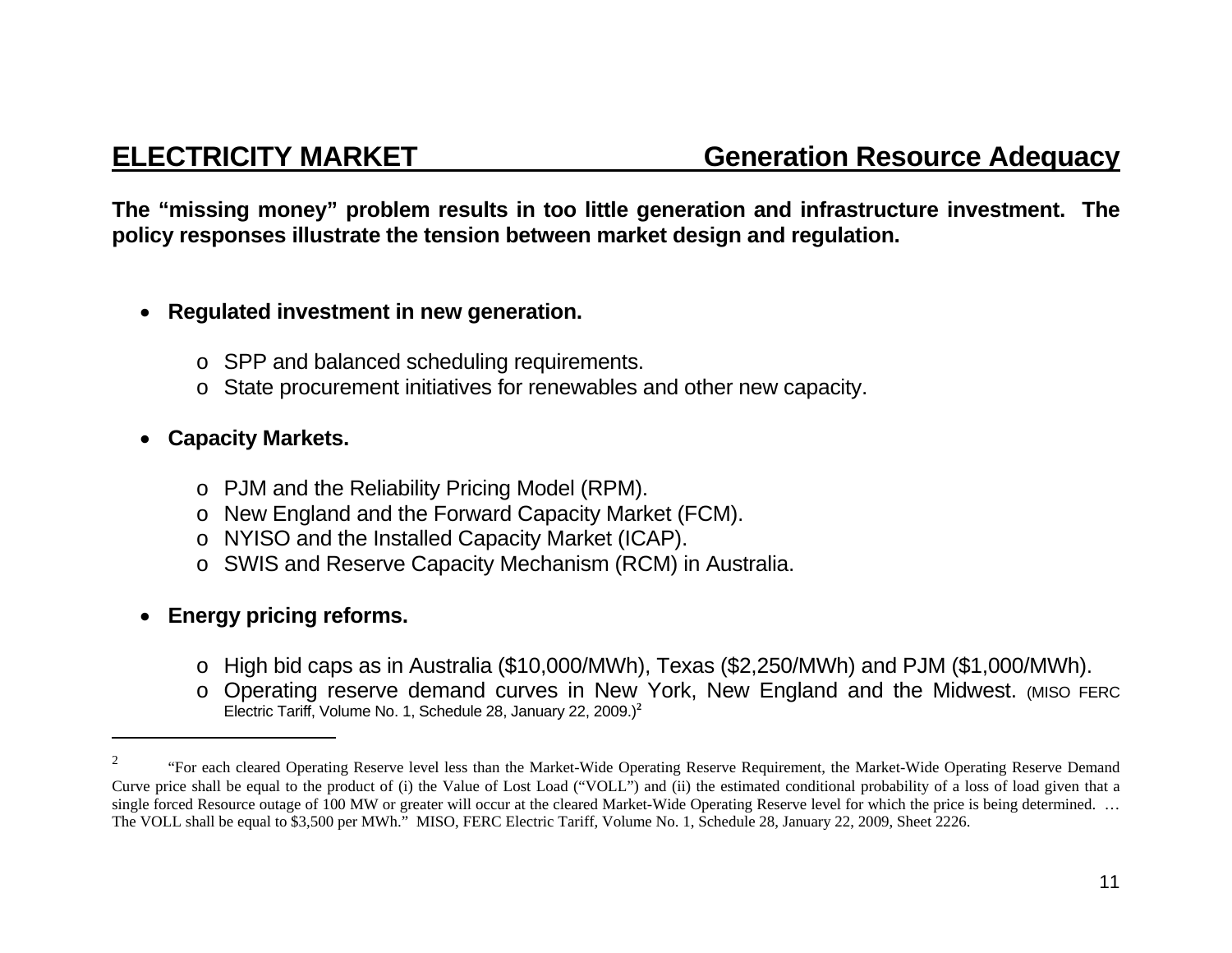**Capacity market design presents many challenges and difficult questions. In essence, a good forward capacity market design for months to years ahead requires addressing issues that are difficult to consider when looking only a few hours or days ahead.** 

- $\bullet$ **Capacity Definition(s).** Traditional dispatchable plants, intermittent resources, demand response.
- $\bullet$ **Horizon and Duration.** Annual to multiple years, with short term adjustments and trueups.
- $\bullet$ **Capacity Requirements.** Uncertain conditions and complicated reliability standards.
- $\bullet$  **Transmission Constraints.** 
	- o **Locational requirements.** Difficult to define and model locational requirements.
	- o **Integrated expansion plans.** Timing and accountability for transmission expansion.
- $\bullet$ **Cost of New Entry.** Marginal source of capacity depends on existing mix.
- $\bullet$ **Energy Revenues.** Ex ante (PJM) or ex post (ISONE) determination.
- $\bullet$ **Demand Curves.** Fixed capacity requirements, price collars, variable demand slope.
- $\bullet$ **Capacity Cost Recovery.** Locational, socialized payments.
- $\bullet$ **Performance and Penalties.** Outages rates, exemptions, transition payments, penalties.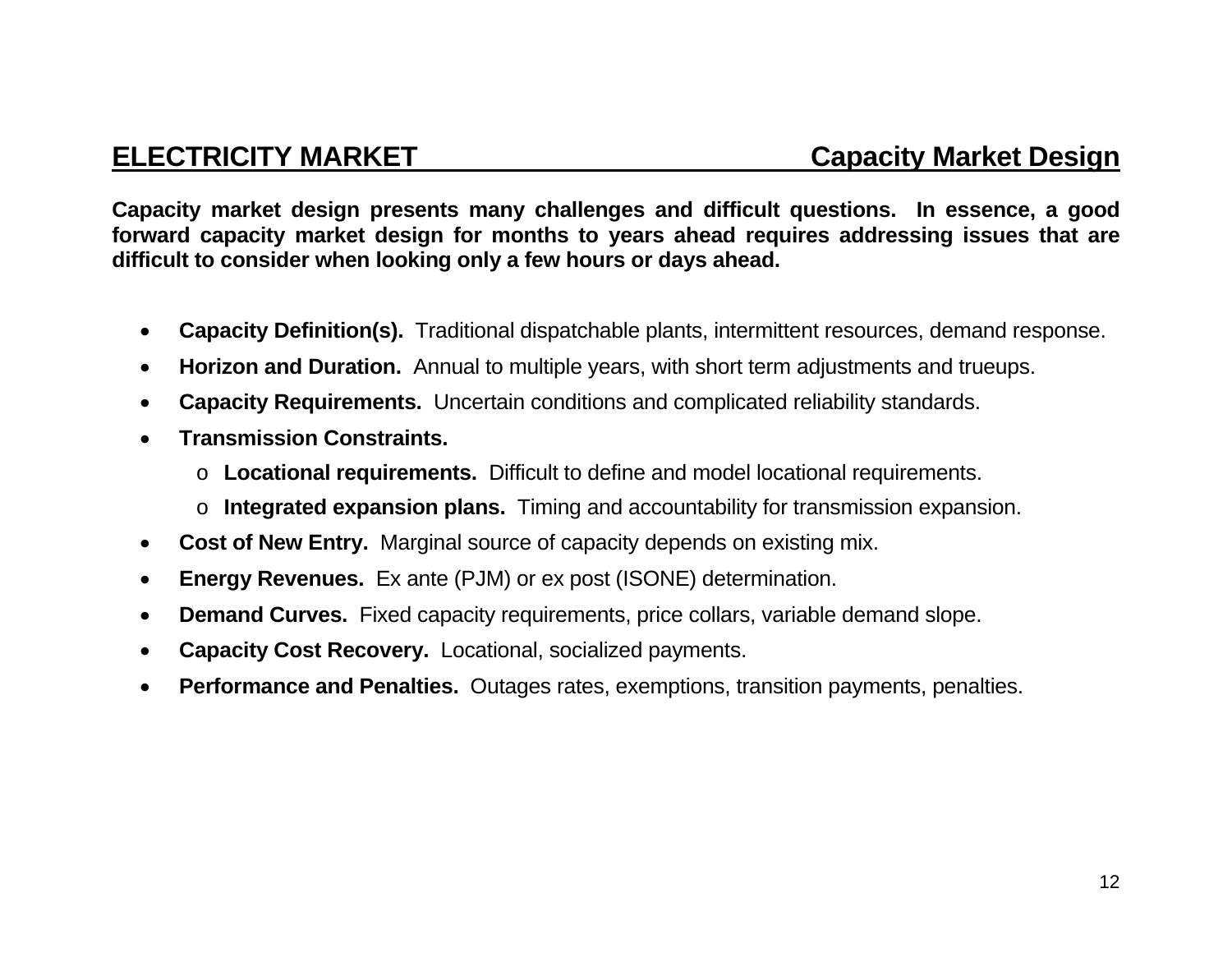# **ELECTRICITY MARKET ISONE FCM Pricing**

**The ISONE Forward Capacity Market Auctions have seen supply curve offers well in excess of Net Installed Capacity Requirement (NICR). This has triggered the floor price constraints at 60% of the Cost of New Entry (CONE).** 

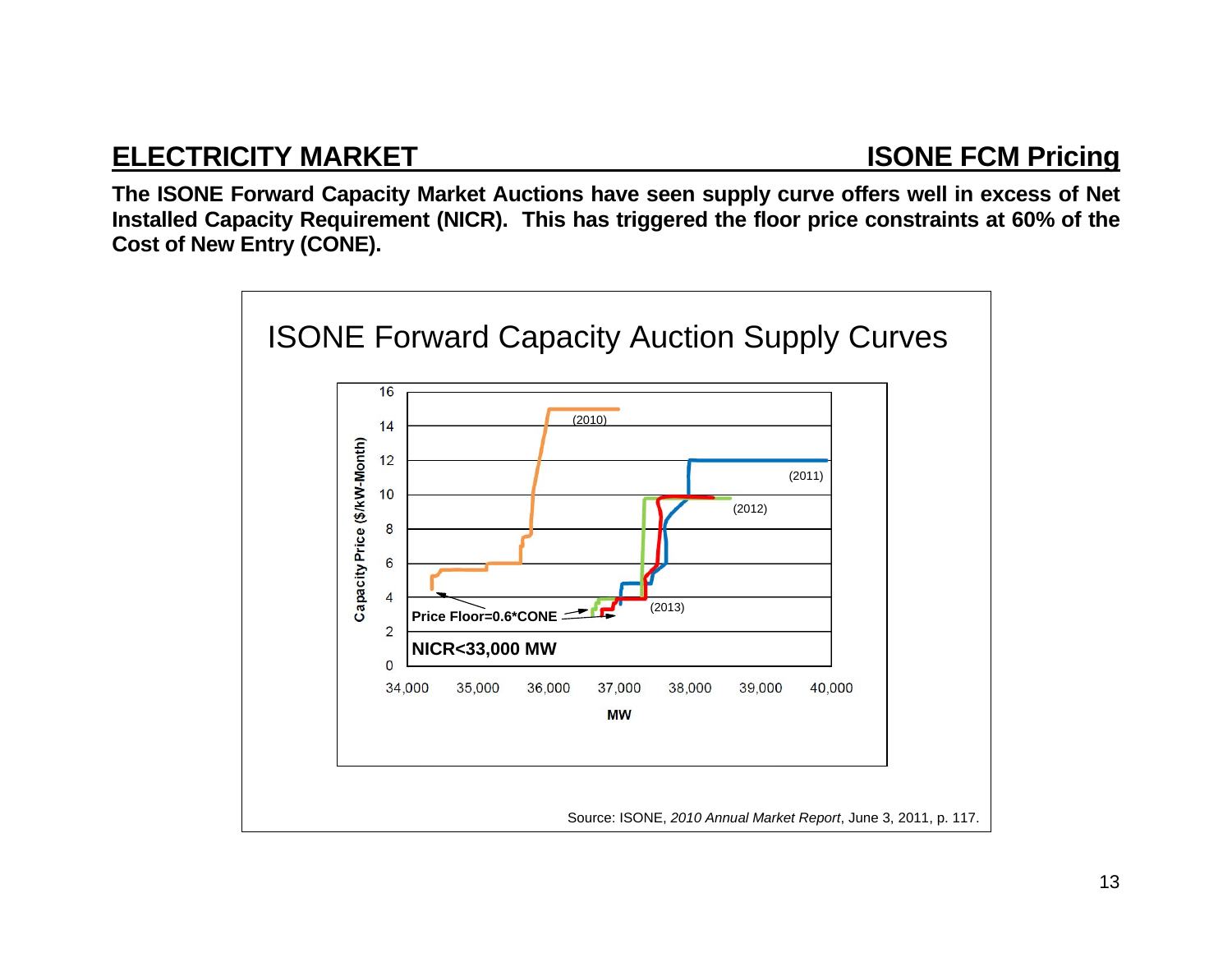# **ELECTRICITY MARKET New York ICAP Pricing**

**New York's locational ICAP demand curves reflect higher cost of new entry in New York City (NYC) zone compared to the rest of the state (NYCA).** 

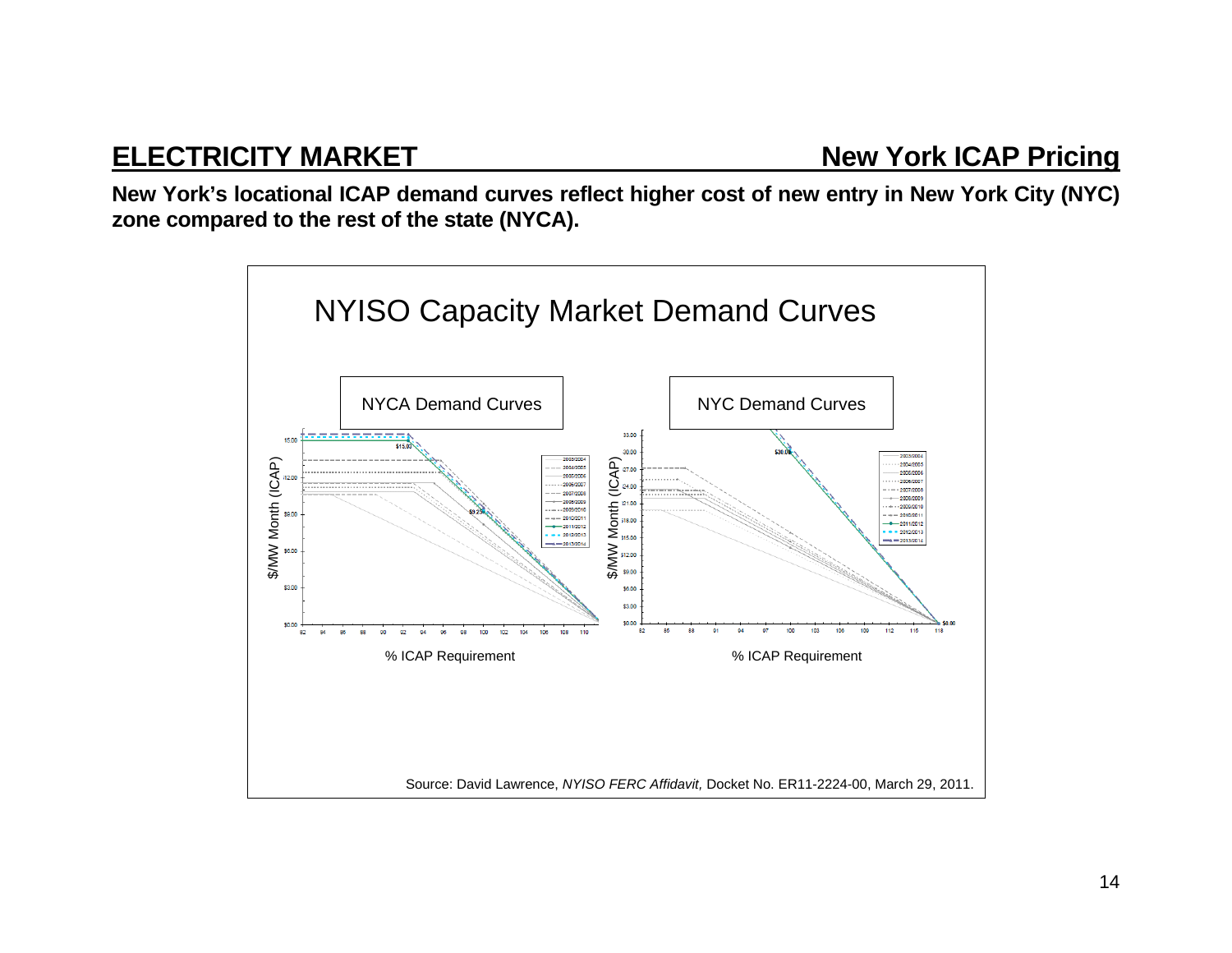# **ELECTRICITY MARKET New York ICAP Pricing**

 $\sim$ وبالمسا

**New York's locational ICAP market has produced high clearing prices in the constrained New York City location.** 

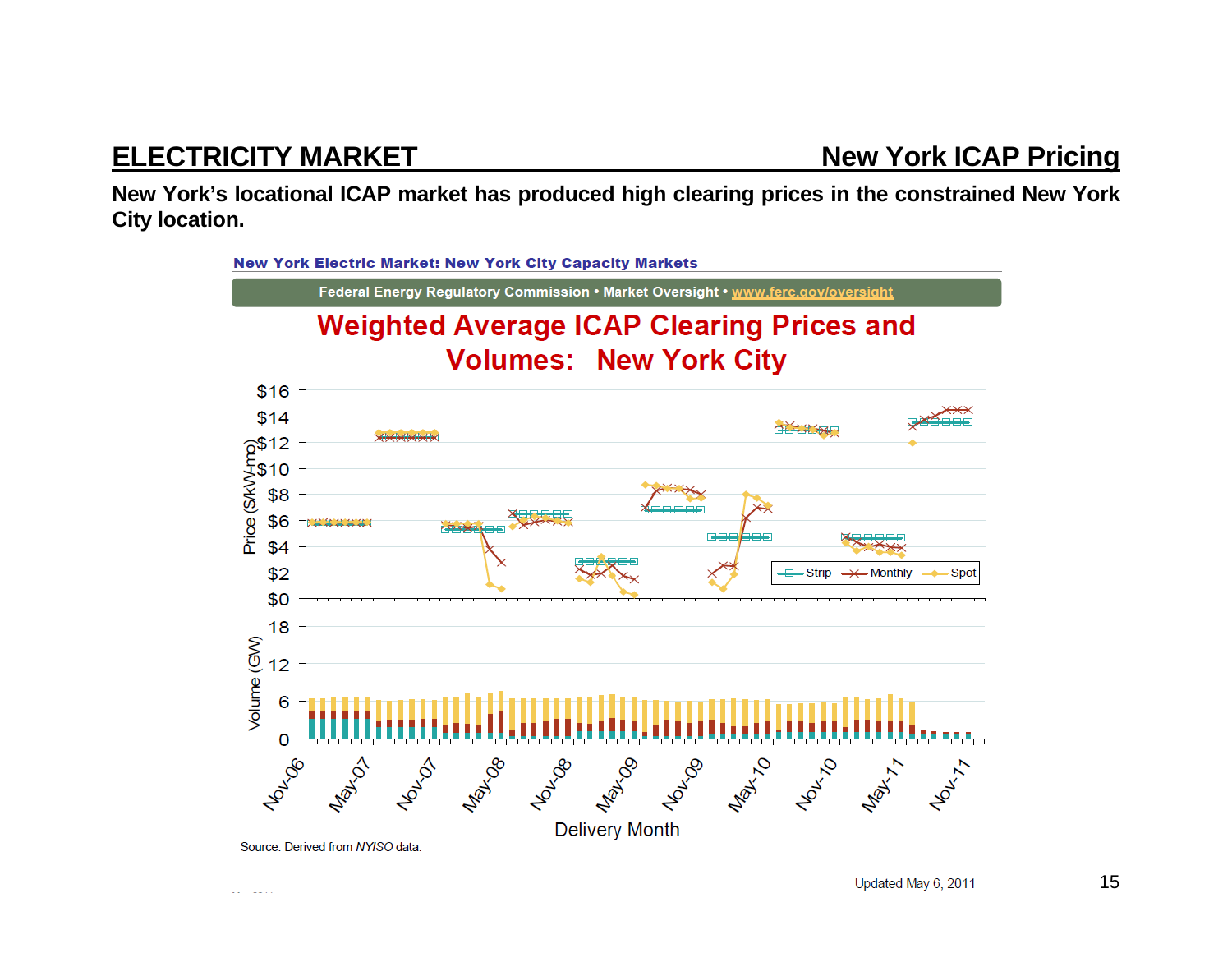**NYISO ICAP prices for the rest of the state are much lower, and indicated excess capacity.** 



Source: Derived from NYISO data.

Updated May 6, 2011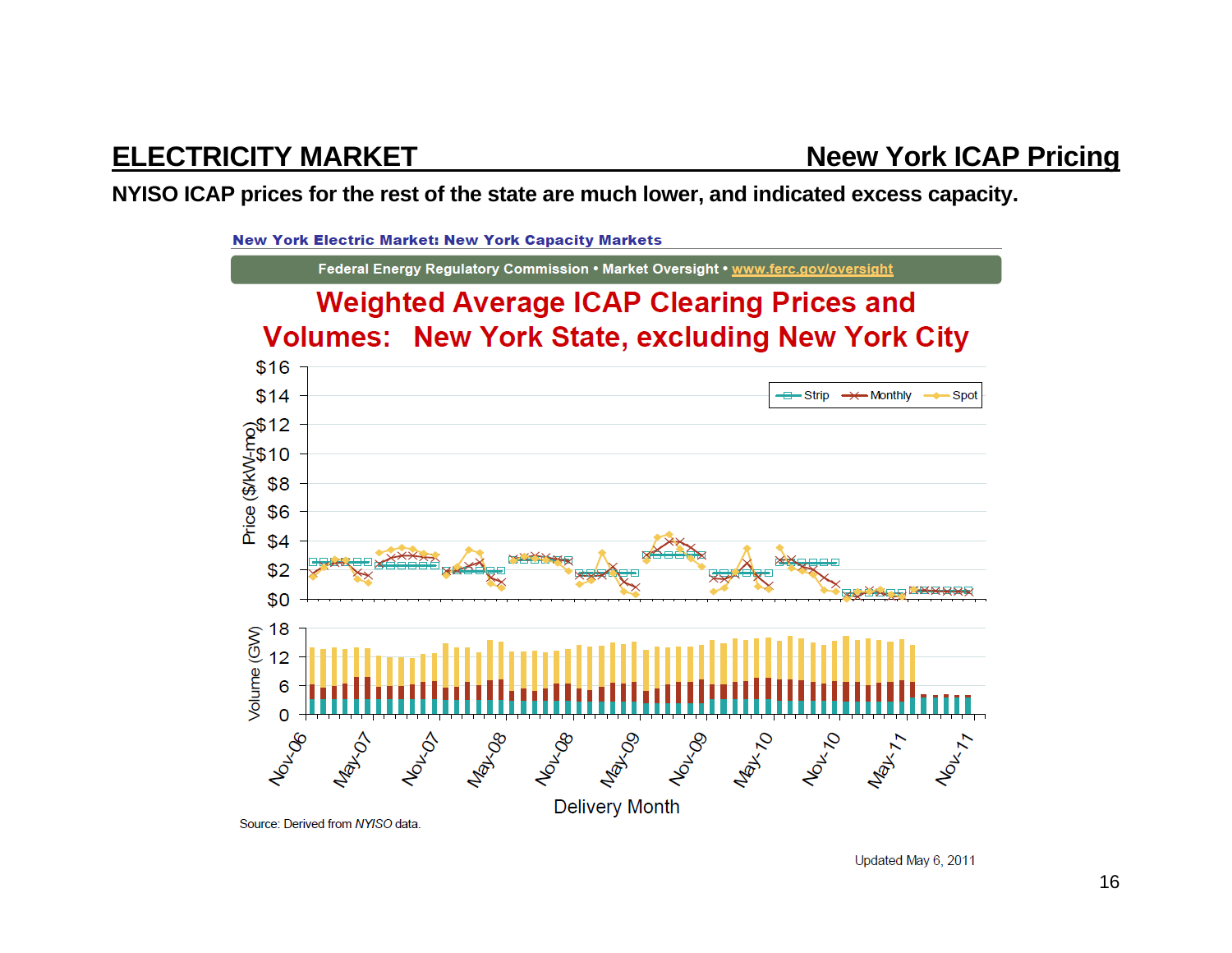**PJM's Reliability Pricing Model Variable Resource Requirement (VRR) "Demand" curve illustrates a steep demand curve above minimum requirements.** 

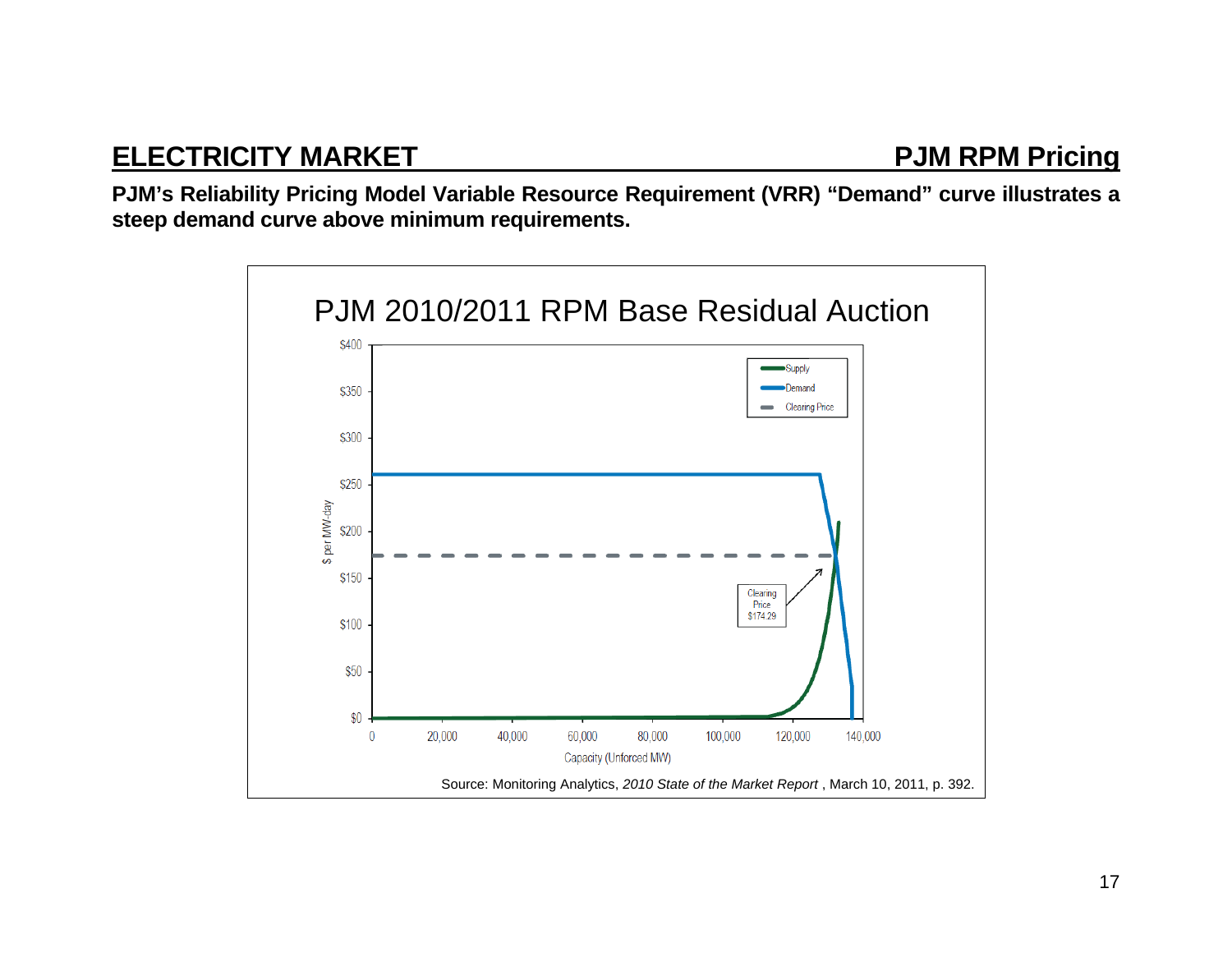# **ELECTRICITY MARKET PJM RPM Pricing**

**In PJM, the Reliability Pricing Model (RPM) illustrates results that often reflect material locational differences in capacity requirements and prices.** 



Note: PJM values are for Base Residual Auctions only.

ISO-NE results for 2010/2011 and 2011/2012 are based on preliminary FCM auction before pro-rationing and EAS adjustment. Updated May 27, 2011 Source: Derived from PJM, NYISO and ISO-NE data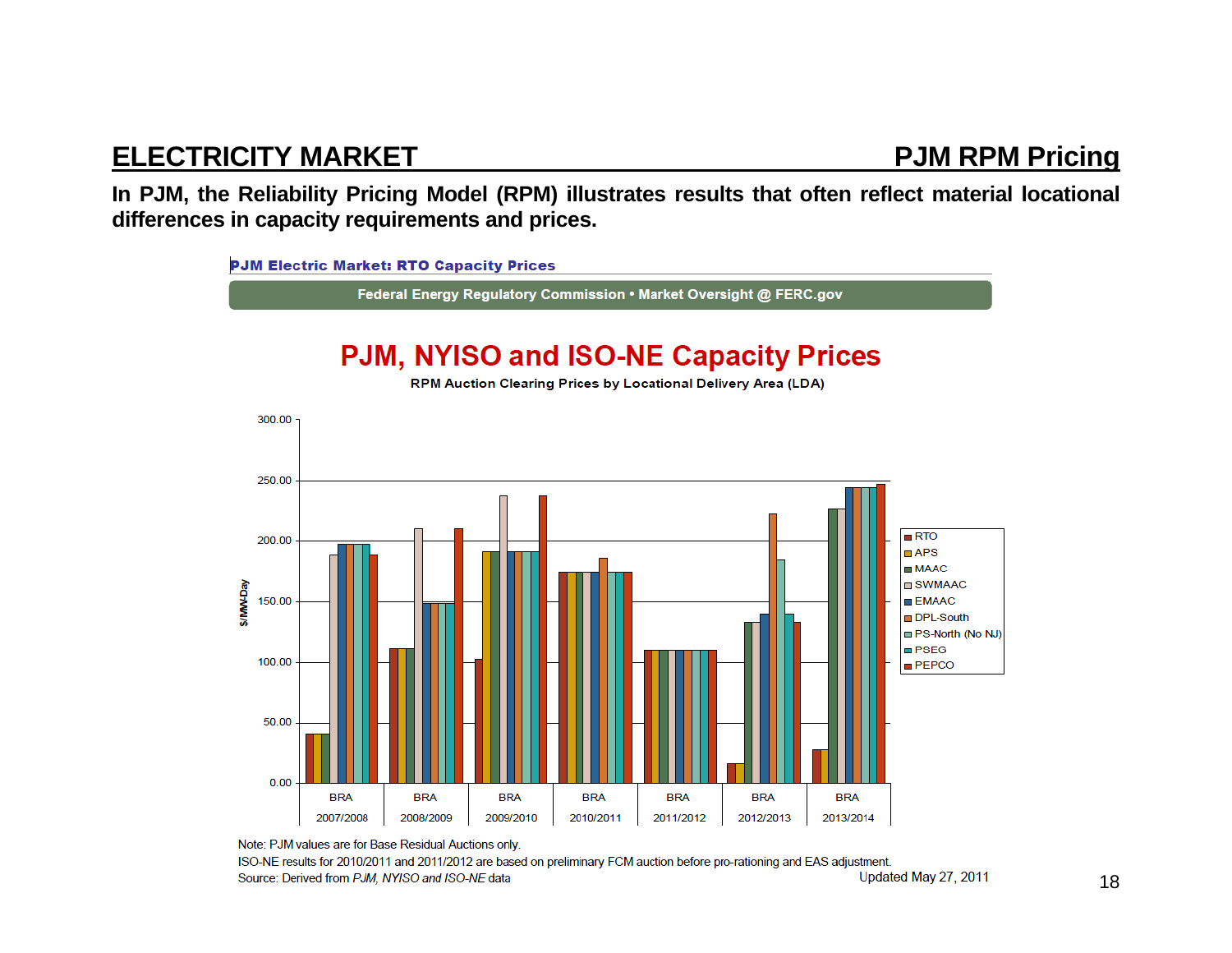# **ELECTRICITY MARKET PJM Capacity Additions**

## **PJM has seen increases in capacity resources. The total RPM 2010 demand was 156,637 MW.**

|                      | <b>ICAP (MW)</b>                                   |                                                            |                                                                    |                                            |              |
|----------------------|----------------------------------------------------|------------------------------------------------------------|--------------------------------------------------------------------|--------------------------------------------|--------------|
| <b>Delivery Year</b> | <b>New Generation</b><br><b>Capacity Resources</b> | <b>Reactivated Generation</b><br><b>Capacity Resources</b> | <b>Uprates to Existing Generation</b><br><b>Capacity Resources</b> | Net Increase in<br><b>Capacity Imports</b> | <b>Total</b> |
| 2007/2008            | 19.0                                               | 47.0                                                       | 536.0                                                              | 1,576.6                                    | 2,178.6      |
| 2008/2009            | 145.1                                              | 131.0                                                      | 438.1                                                              | 107.7                                      | 821.9        |
| 2009/2010            | 476.3                                              | 0.0                                                        | 793.3                                                              | 105.0                                      | 1,374.6      |
| 2010/2011            | 1.031.5                                            | 170.7                                                      | 876.3                                                              | 24.1                                       | 2,102.6      |
| 2011/2012            | 2,332.5                                            | 501.0                                                      | 896.8                                                              | 672.6                                      | 4,402.9      |
| 2012/2013            | 901.5                                              | 0.0                                                        | 946.6                                                              | 676.8                                      | 2,524.9      |
| 2013/2014            | 1,080.2                                            | 0.0                                                        | 418.2                                                              | 963.3                                      | 2,461.7      |
| <b>Total</b>         | 5,986.1                                            | 849.7                                                      | 4,905.3                                                            | 4,126.1                                    | 15,867.2     |

Source: Monitoring Analytics, *2010 State of the Market Report*, March 10, 2011, p. 368.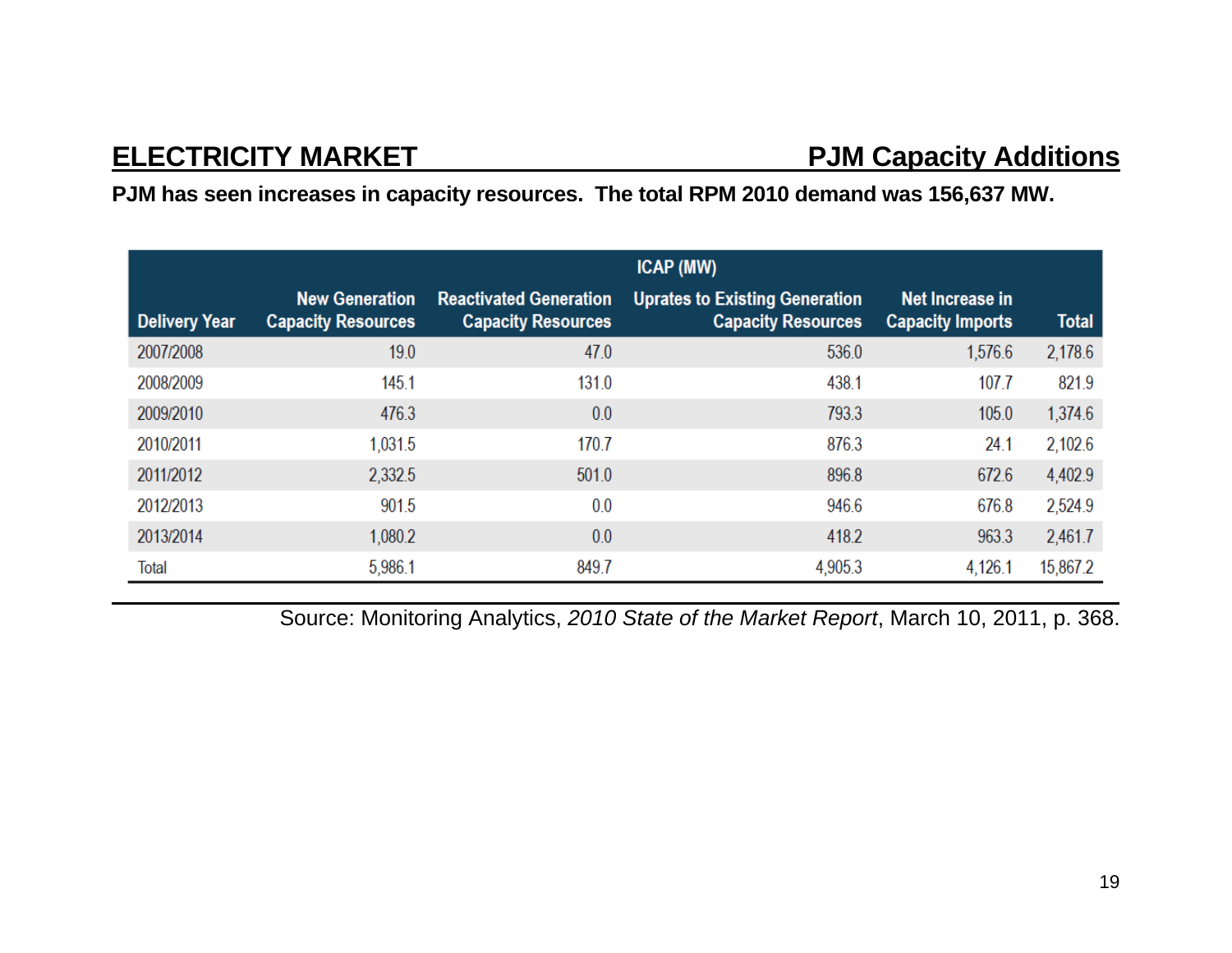### **The Federal Energy Regulatory Commission policies confront decisions increasingly inconsistent with basic market design principles.**

"In the face of these diverging opinions, the Commission observes that, as the courts have recognized, 'issues of rate design are fairly technical and, insofar as they are not technical, involve policy judgments that lie at the core of the regulatory mission.' We also observe that, in making such judgments, the Commission is not limited to textbook economic analysis of the markets subject to our jurisdiction, but also may account for the practical realities of how those markets operate. (FERC, "Demand Response Compensation in Organized Wholesale Energy Markets," Order No. 745, ¶ 46, March 15, 2011.)

This rejection of textbook economic analysis is a bad sign: "It won't work in theory, but will it work in practice?" The problem appears in policies to deal with or exploit market power.

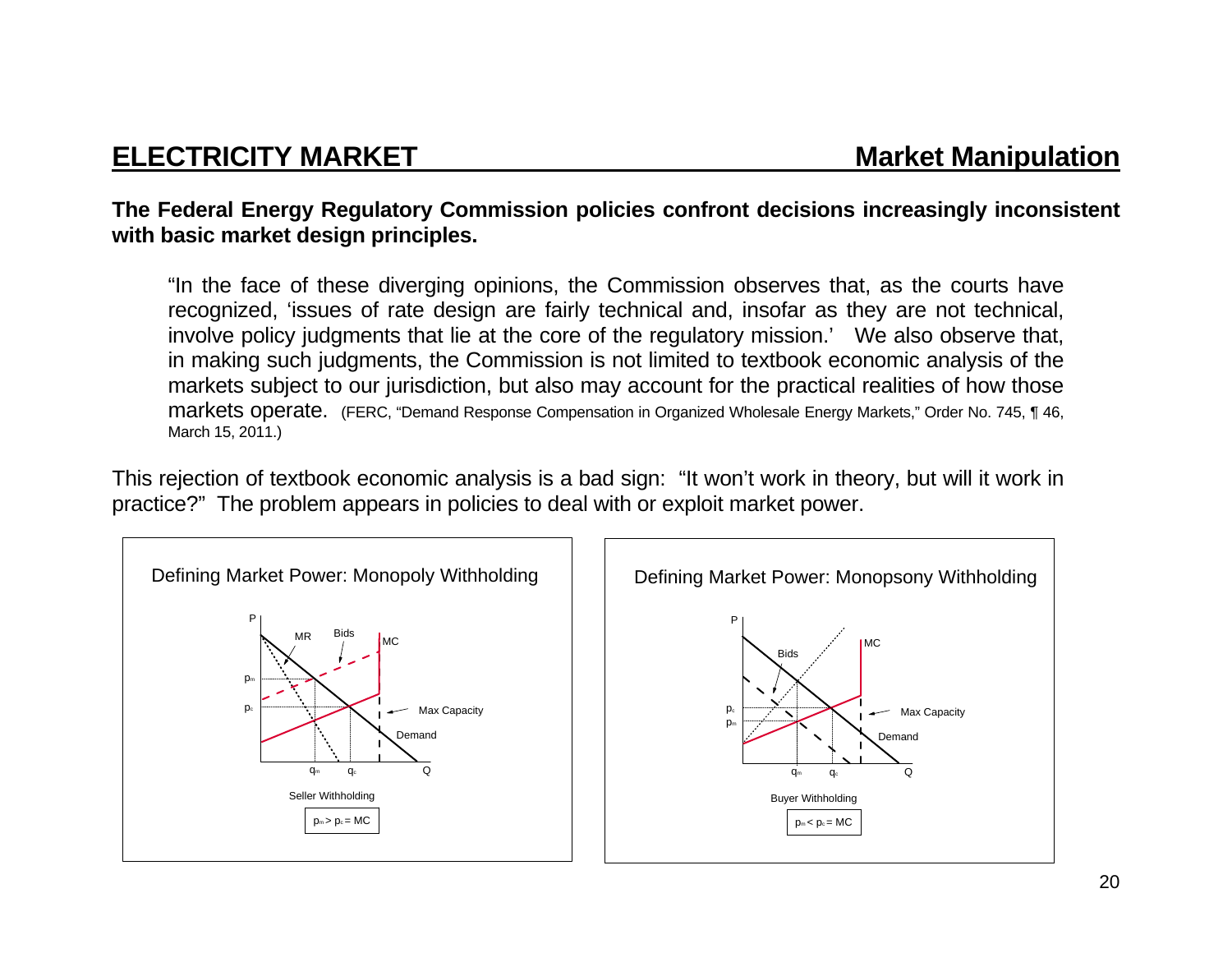# **ELECTRICITY MARKET** Buyer Cartels

**Recent policy proposals organize buyer market power to reduce market clearing prices and count the transfer from producers to consumers as a benefit captured through government mandates.** 

### **Demand Response Payments**

"To address this billing unit effect, the Commission in this Final Rule requires the use of the net benefits test described herein to ensure that the overall benefit of the reduced LMP that results from dispatching demand response resources exceeds the cost of dispatching and paying LMP to those resources." (FERC, "Demand Response Compensation in Organized Wholesale Energy Markets," Order No. 745, ¶ 3, March 15, 2011.)

### **PJM Capacity Markets**

"NJ Rate Counsel provided comments in the June 24, 2010 BPU Technical Conference suggesting new, in-state generation could save NJ ratepayers approximately \$465 million/year in capacity payments. The analysis herein only considers the savings realized in the energy market." (LS Power, New In-State Generation LS Power Energy Savings Analysis, Nov. 2010)

"The Bill would require New Jersey to procure 1,000 MW of new capacity when it is not needed for reliability, require the new capacity to clear in the auction through an offer price below its costs and provide subsidies to the new capacity in the form of additional out of market revenue. These features of the Bill are not consistent with the PJM market design. If implemented, the market results would not be consistent with a competitive outcome. … The result of such a subsidy by New Jersey ratepayers would be to artificially depress the Reliability Pricing Model (RPM) auction prices below the competitive level, with the result that the revenues to generators both inside and outside of New Jersey would be reduced as would the incentives to customers to manage load and to invest in cost effective demand side management technologies." (PJM Market Monitor, "Impact of New Jersey Assembly Bill 3442 on the PJM Capacity Market," January 6, 2011.)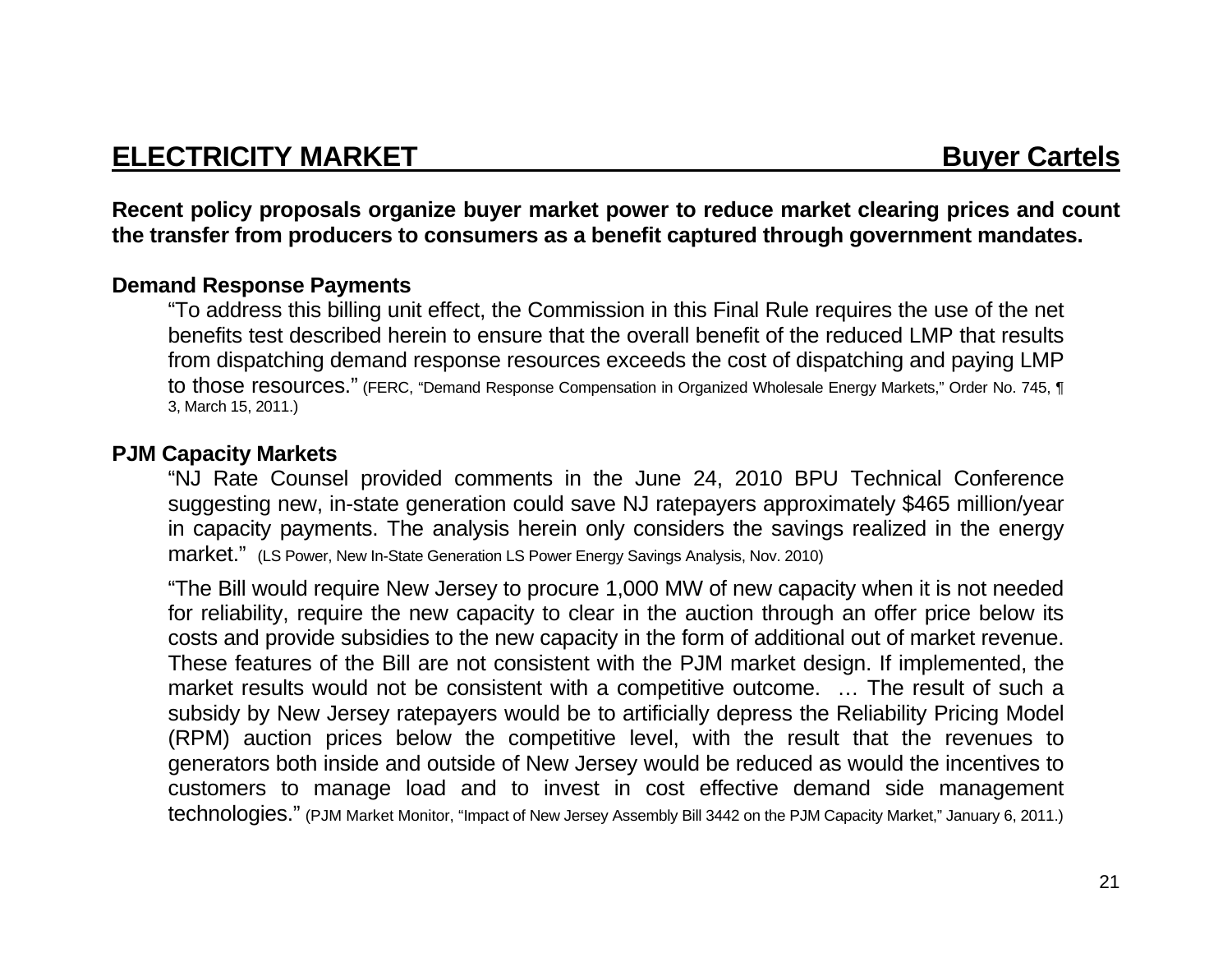# **ELECTRICITY MARKET Capacity Market Offer Mitigation**

**The FERC ruling on the Minimum Offer Price Rule (FERC PJM MOPR Rule, Docket Nos. ER11-2875-000, EL11-20-000,** 

**April 12, 2011), with applications in all the RTOs with capacity markets, targets state intervention with Out of Market (OOM) offers reducing capacity prices. A comparison of the MOPR and the ISONE proposal for an "Alternative Price Rule (APR)" illustrates some of the tensions. The MOPR mitigates some offers, produces one price, and excludes some OOM offers. The APR mitigates all offers, produces new and old prices, but includes all OOM. The different models have different effects on green projects.** 



MOPR: Awards=ICR at single price. APR: Awards>ICR at different prices for new and old.

Source: ISONE, FERC FCM Docket No. EL10-50-000, Docket No. EL10-57-000, July 1, 2010, pp. 13-15.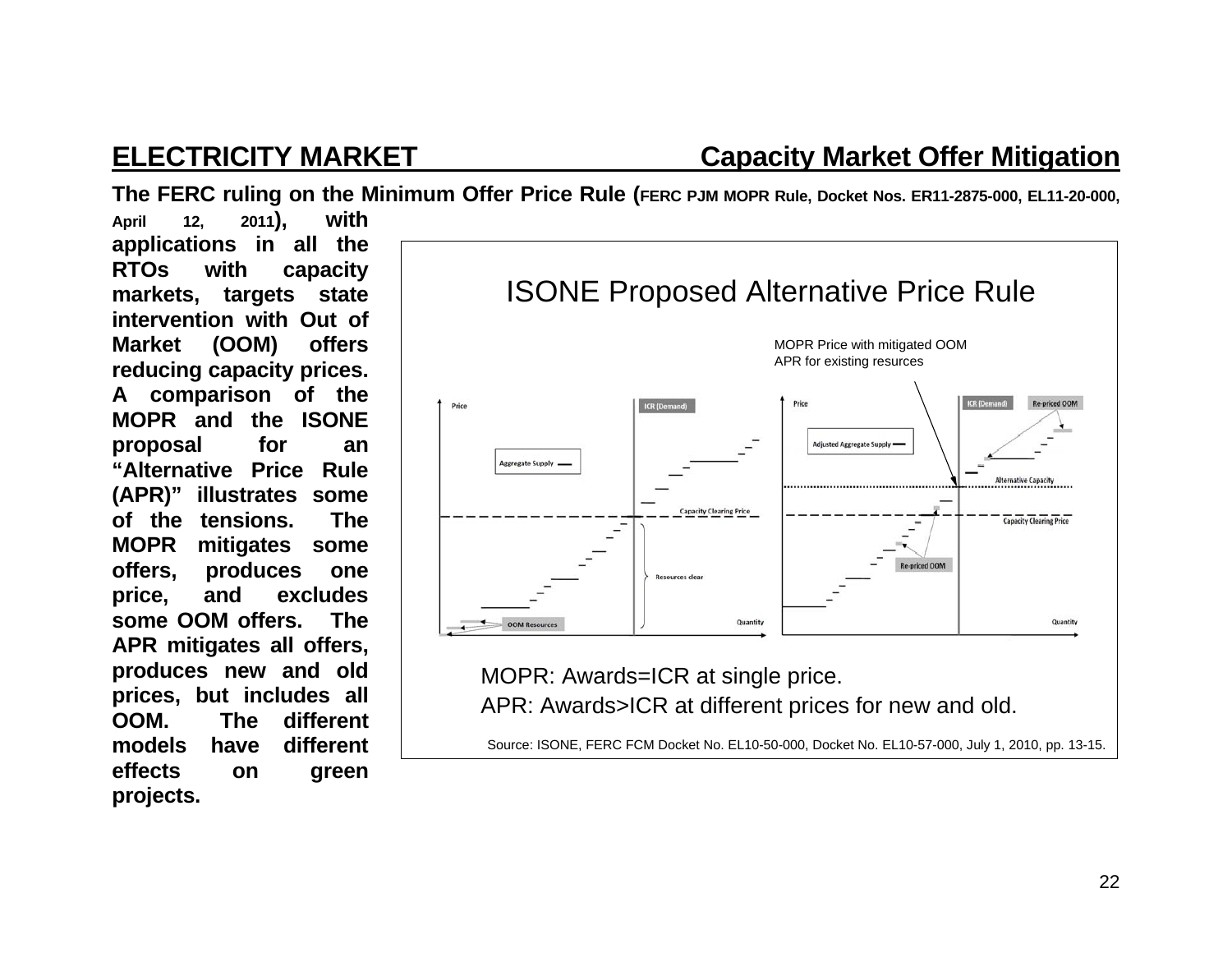### **Capacity markets in the United States are a work in progress.**

"Smitherman [Chairman of Texas PUC] believes that capacity markets do not work and has not heard good things about them from his state colleagues in PJM, New York, and New England." (*Restructuring Today*, May 13, 2011).

**Short run attention to immediate issues such as offer price mitigation operates against a background of continuing questions about a workable market design.** 

- **Bankable Contracts for New Capacity.** How long should contracts extend?
- $\bullet$  **Integration of Flexible Demand.** How would real-time demand response change capacity requirements and impacts of cost socialization?
- **Consolidation of Reliability Criteria.** How do we address limits on the willingness to pay for reliability?
- 0 **Renewable Energy.** How do we address offer price mitigation and capacity price impacts of OOM green energy?
- **Plant Retirements.** Will new EPA regulations on emissions other than CO2 raise costs and lead to accelerated retirement?
- **Scarcity Pricing.** How would improved scarcity pricing affect future operation and need for capacity markets?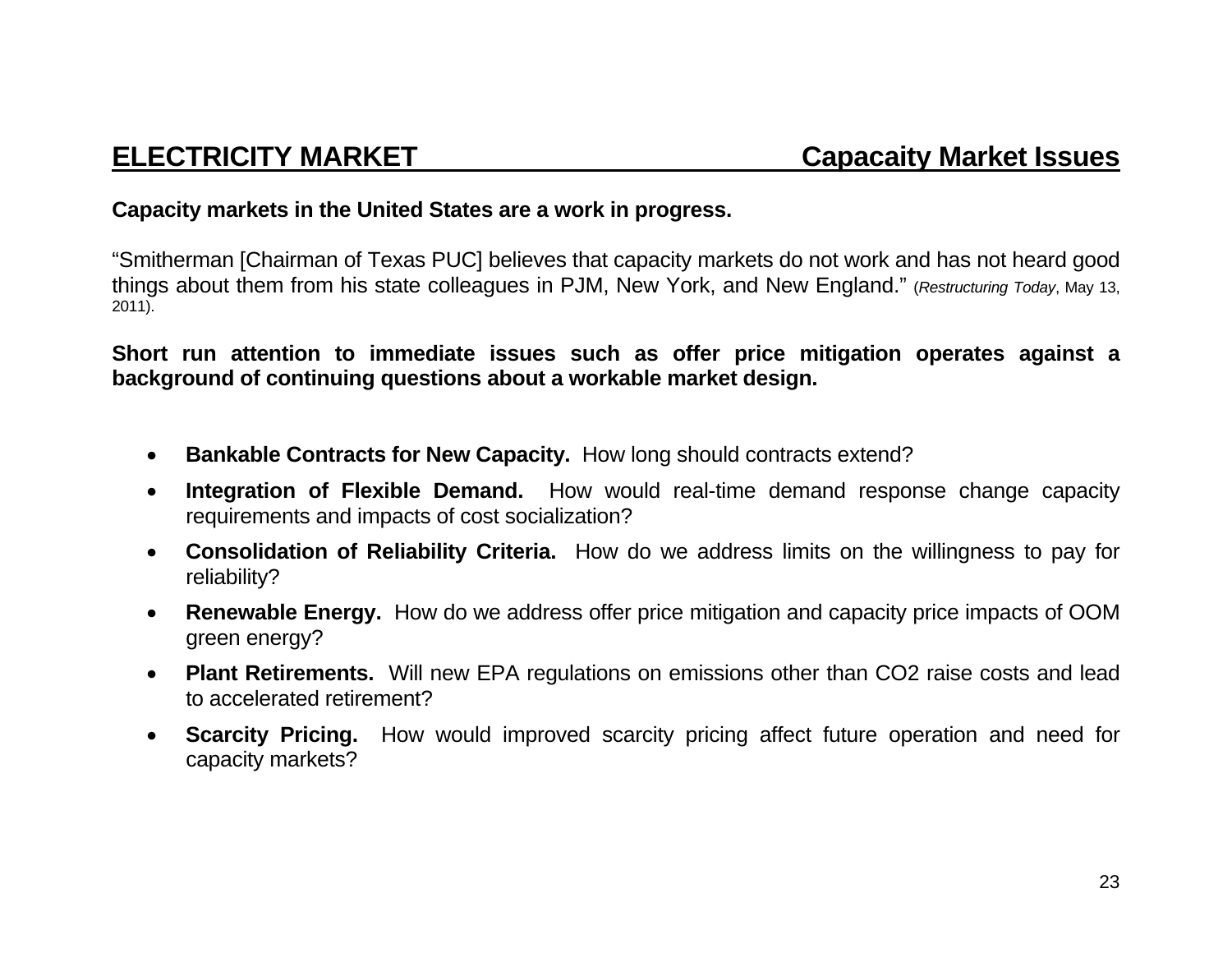**Efficient pricing presents one of the important challenges for Regional Transmission Organizations (RTOs) and electricity market design. Simple in principle, but more complicated in practice, inadequate scarcity pricing is implicated in several problems associated with electricity markets.** 

- **Investment Incentives.** Inadequate scarcity pricing contributes to the "missing money" needed to support new generation investment. The policy response has been to create capacity markets. Better scarcity pricing would reduce the challenges of operating good capacity markets.
- **Demand Response.** Higher prices during critical periods would facilitate demand response and distributed generation when it is most needed. The practice of socializing payments for capacity investments compromises the incentives for demand response and distributed generation.
- **Renewable Energy.** Intermittent energy sources such as solar and wind present complications in providing a level playing field in pricing. Better scarcity pricing would reduce the size and importance of capacity payments and improve incentives for renewable energy.
- **Transmission Pricing.** Scarcity pricing interacts with transmission congestion. Better scarcity pricing would provide better signals for transmission investment.

Improved pricing would mitigate or substantially remove the problems in all these areas.<sup>3</sup>

## **Smart Grids Need Smart Prices.**

<sup>3</sup> FERC, Order 719, October 17, 2008.